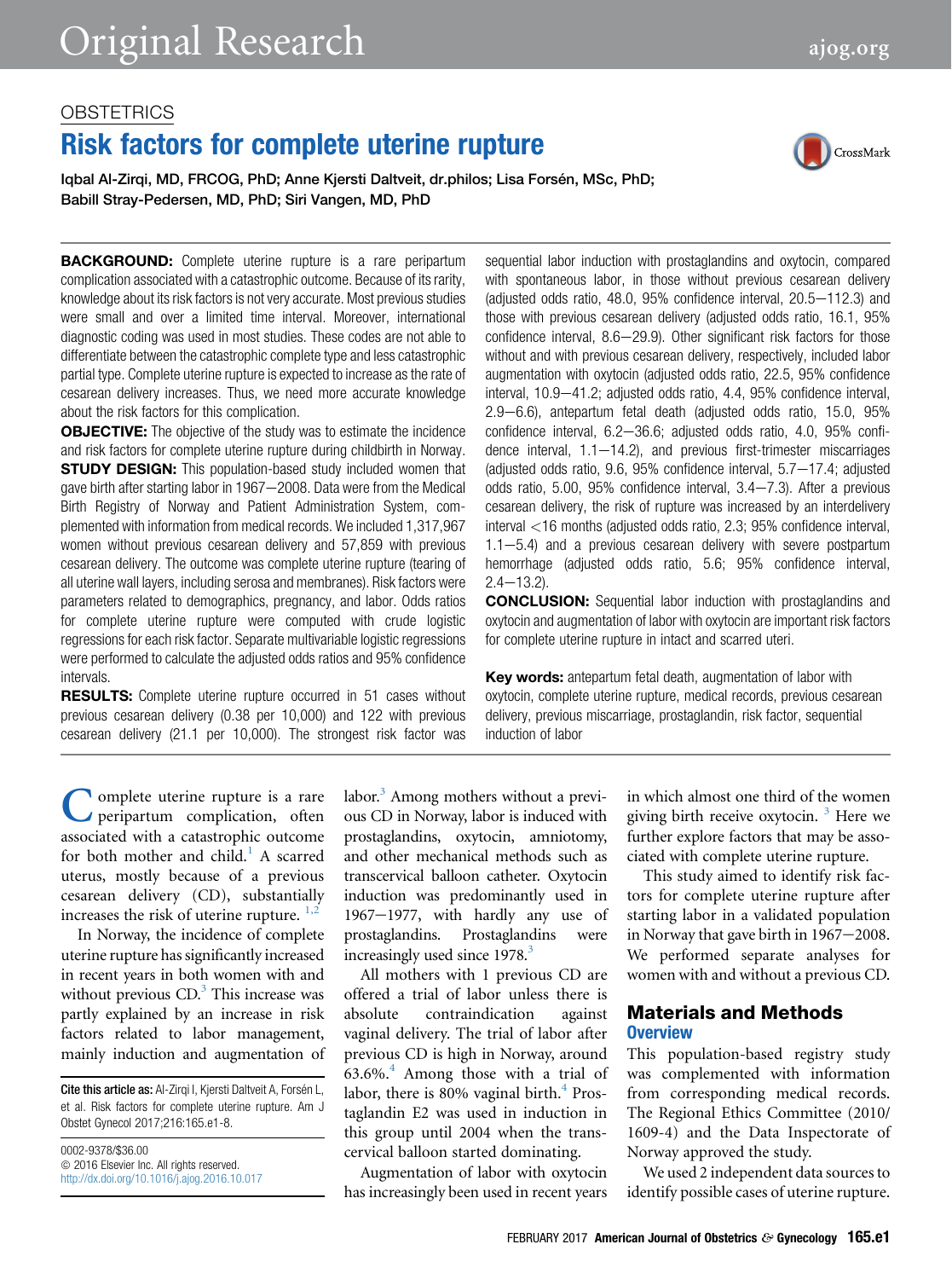First, we searched the Medical Birth Registry of Norway (MBRN), established in 1967. This national registry contains information on all births in Norway after 16 weeks of gestation regarding maternal health, information about delivery and complications, and information about the newborn. The midwives attending a birth complete and send a standardized MBRN form within 7 days after delivery.

Second, we searched the Patient Administration System (PAS), which is a local registry at each maternity unit. These registries maintain records of all diagnoses for in-patients since 1970. We requested permission to perform a PAS registry search from all maternity units  $(n = 48)$  in Norway, and 21 units agreed to participate. These 21 units were distributed throughout Norway, and they exhibited a wide range of delivery rates, from <500/  $year to \geq 3000/year.$  The target population included maternities recorded in these 21 units during  $1967-2008$  (n = 1,443,271), which represented 59.81% of the pregnant population in Norway. We excluded individuals with missing registration numbers in the MBRN (missing  $= 2,716$ ) or missing gestational age (missing  $=$ 8303). Hence, the sample included 1,432,252 maternities.

In this study, we examined risk factors for complete uterine rupture after starting labor. Thus, we excluded all individuals who gave birth through a CD before starting labor. The final sample included 1,375,826 maternities. We studied risk factors for complete uterine rupture separately for women without a previous CD (all parities) ( $n = 1,317,967$ ) and those with a previous CD (parities  $\geq$ 1) (n = 57,859). In general, in Norway, pregnant mothers with 1 previous lower-segment CD are offered the opportunity to attempt a labor. The majority in this study had 1 low transverse segment incision. Few had low vertical incision or classical vertical incision. Single- or double-layer suturing of the uterus at a previous CD is not registered in the MBRN.

For mothers undergoing a second delivery with a history of CD in a first delivery (parity  $= 1$ ; n  $= 34,550$ mothers), we constructed a data set, in which the first 2 deliveries for these mothers were linked. This data set was used to calculate the risk of complete uterine rupture in the second delivery, based on the previous obstetric history.

After identifying potential cases of uterine rupture in the MBRN and in the PAS, we validated the diagnosis of complete uterine rupture with corresponding medical records, which were considered the gold standard. $5$  The first author of the present study (I.A.-Z.) identified these cases and studied the medical records of mothers diagnosed with uterine rupture by visiting 16 maternity units and reading posted copies of records from 5 additional units. The medical records included detailed information about the mothers and their newborns.

## **Measures**

The outcome measure was complete uterine rupture, defined as a tear through all layers of the uterine wall, including the serosa and amniotic membranes. A partial uterine rupture was defined as a tear in the muscular layers, with intact serosa or amniotic membranes.<sup>[5](#page-6-0)</sup> The diagnosis of uterine rupture was reported in plain text on the MBRN registration forms by the birth attendant, and the appropriate code was recorded in the electronic file by MBRN personnel.

Before 1999, the code used was 71; starting in 1999, the International Classification of Diseases (ICD), 10th revision, diagnostic codes were used (O710, O711).<sup>[6](#page-6-0)</sup> Uterine rupture was identified in the PAS by the ICD, eighth revision, code:  $956^7$  $956^7$  (1967-1978); ICD 9 codes: 6650 and 6651<sup>[8](#page-6-0)</sup> (1979–1998); and ICD, 10th revision, codes: O710 and O711  $(1999-2008).$ <sup>[6](#page-6-0)</sup> These codes did not specify rupture type. The type of rupture, whether complete or partial, was identified in the medical records. In this study we included data only from mothers with complete ruptures.

The risk factors were identified, after being recorded in registration forms in plain text or by marking prespecified tick boxes. They included demographic factors, previous miscarriage, pregnancy factors, and obstetric factors. Demographic factors included maternal age, grouped as  $\lt35$  years or  $\geq$ 35 years; parity, grouped as  $\lt 3$  or  $\geq 3$ ; the mother's country of birth, grouped as Western

(Europe, North America, and Australia) or non-Western; and the decade of delivery, grouped by the 4 decades included in the study: first decade  $(1967-1977)$ , second decade (1978-1988), third decade (1989-1999), or fourth and most recent decade  $(2000-2008)$ ; the fourth decade was taken as the reference.

Maternal age and parity were analyzed first as continuous variables, but there was no significant difference seen before the cutoff level mentioned in the previous text, and these were therefore grouped into categorical variables. A previous miscarriage was defined as 1 or more miscarriages that occurred in the first trimester.

Pregnancy factors included gestational age in weeks, grouped as  $37-40$  (reference),  $\geq$ 41, or 24–36 weeks; fetal presentation, grouped as occipitoanterior vertex (reference), non-occipitoanterior, or a breech or transverse lie; antepartum fetal death, and birthweight, grouped as  $<$ 4000 or  $\geq$ 4000 g.

Obstetric factors included labor start, grouped as spontaneous or induced labor; augmentation of labor (defined as augmentation of contractions after an established spontaneous or induced labor), grouped as no oxytocin use or oxytocin use; and induction methods, grouped as spontaneous labor, induction with prostaglandins or oxytocin (each used with or without amniotomy or other methods), other methods (sweeping of membranes, transcervical balloon catheters, or unspecified methods), and sequential induction (prostaglandins and oxytocin combined with or without amniotomy or other methods).

The prostaglandins administered were mainly vaginal dinoprostone (prostaglandin E2); however, misoprostol (prostaglandin E1) was increasingly used in unscarred uteri, starting in 2004; also, gemeprost was used occasionally for the termination of pregnancy for those treated in the first 3 decades of the study. The maximum and total doses and the duration of prostaglandins or oxytocin administered are not registered in the MBRN form. Other labor factors included breech extraction and manual removal of the placenta after vaginal delivery.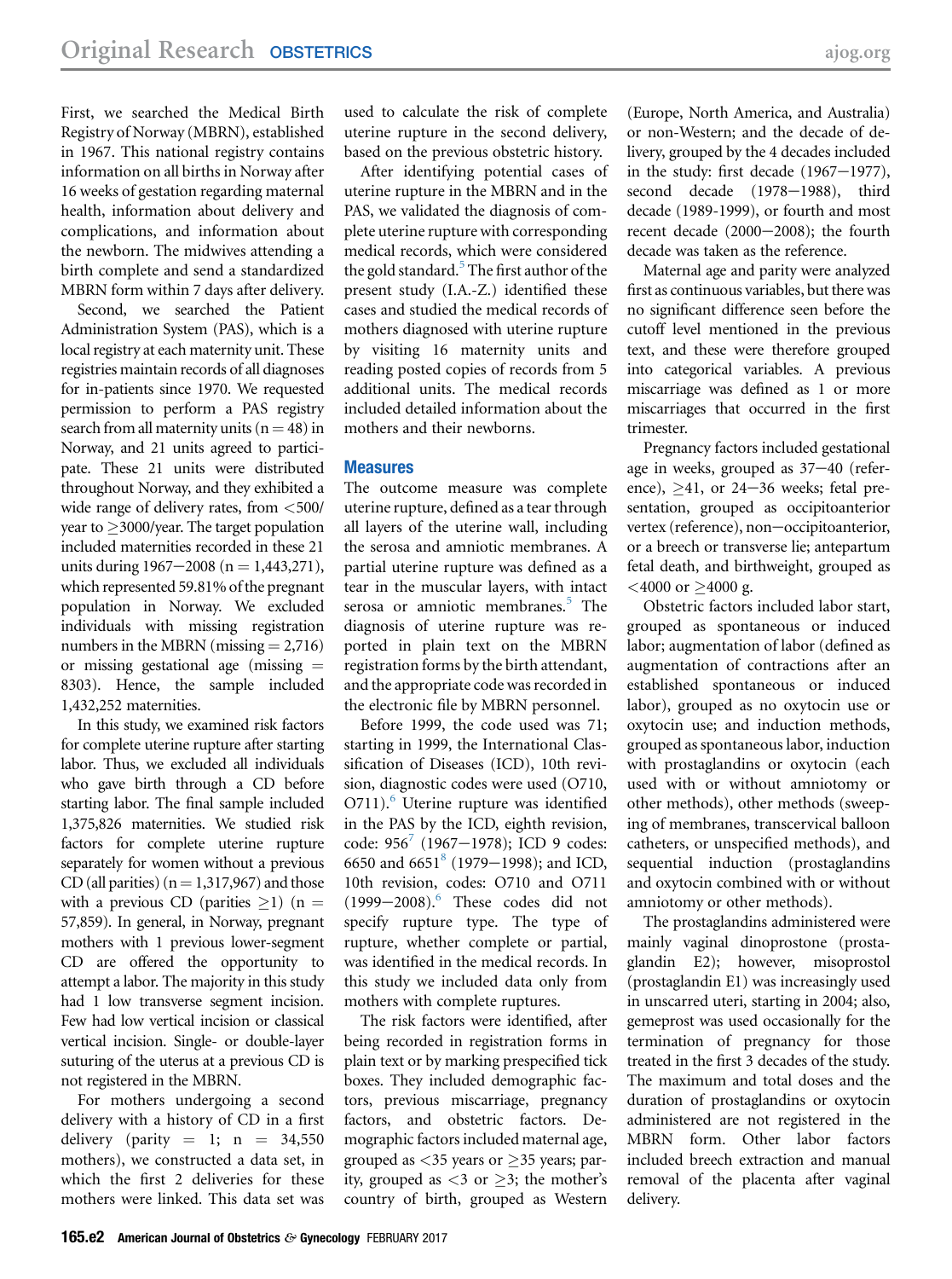<span id="page-2-0"></span>Among mothers with a CD in a first delivery (Para1), the combined data set of the first and second deliveries was examined for risk factors that were present at the previous CD. These risk factors included maternal age, gestational age, an interdelivery interval <16 months, the type of CD (elective or emergency CD), prolonged labor, and severe postpartum hemorrhage (defined as blood  $loss \ge 1500$ mL or a need for blood transfusion, regardless of the amount of blood loss).

## Data analysis

We computed the overall incidence and the incidences of complete and partial uterine rupture among groups without and with previous CD. Cross-tabulations and crude logistic regressions were used for each risk factor to calculate the risk and observed odds ratios (ORs) with the corresponding 95% confidence intervals (CIs) of complete uterine rupture. Only those that were statistically significant were included further in multivariable regression analysis. We used multivariable logistic regression in different models to calculate adjusted odds ratios (AORs). Demographic factors were adjusted first to each other. Other significant risk factors were adjusted for confounding relevant factors in separate models. Relevant cofactors preceded analyzed risk factors in time. The level of significance was set to  $P < .05$ . Data analyses were performed with SPSS, version 21 (SPSS Inc, Chicago, IL).

# **Results**

We found 173 complete ruptures of a total of 292 uterine ruptures after starting labor in the period of  $1967-2008$ . Among 1,317,967 women without a previous CD, there were 51 cases of complete rupture (0.38 per 10,000) and 5 cases of partial rupture. There were 13 complete ruptures (0.2 per 10,000) among nulliparous women after starting labor (631,813 maternities). Among 57,859 women with a previous CD, there were 122 cases of complete rupture (21.1 per 1000) and 114 cases of partial rupture (19.7 per 10,000). Among both groups, a complete rupture was most common in the fourth decade  $(2000-2008)$  (Tables 1 and [2\)](#page-4-0).

## TABLE 1

Risk factors for complete uterine rupture after starting labor in women without previous cesarean delivery (all parities) ( $n = 1,317,967$ )

| Risk factors                                                                     | Total<br>number | rupture | Complete   | <b>Adjusted odds</b><br>ratio (95% CI) |
|----------------------------------------------------------------------------------|-----------------|---------|------------|----------------------------------------|
| Model 1: risk factors adjusted for each other                                    |                 |         |            |                                        |
| Demographic factors                                                              |                 | n       | Per 10,000 |                                        |
| Maternal age, y                                                                  |                 |         |            |                                        |
| $<$ 35                                                                           | 1,201,726       | 39      | 0.3        | 1                                      |
| >35                                                                              | 116,241         | 12      | 1.0        | $2.5(1.3 - 4.9)$                       |
| Parity                                                                           |                 |         |            |                                        |
| $<$ 3                                                                            | 1,234,851       | 41      | 0.3        | 1                                      |
| $>\!\!3$                                                                         | 83,116          | 10      | 1.2        | $2.4(1.1 - 5.7)$                       |
| Mother's country of birth                                                        |                 |         |            |                                        |
| Western                                                                          | 1,242,624       | 43      | 0.3        | 1                                      |
| Non-Western                                                                      | 75,343          | 8       | 1.0        | $2.7(1.2 - 6.0)$                       |
| Decades of the study                                                             |                 |         |            |                                        |
| Fourth decade<br>(2000-2008) (referent)                                          | 302,304         | 16      | 0.5        | $\mathbf{1}$                           |
| First decade (1967-1977)                                                         | 309,456         | 15      | 0.5        | $0.9(0.4-1.8)$                         |
| Second decade<br>$(1978 - 1988)$                                                 | 322,129         | 7       | 0.2        | $0.4(0.2 - 0.9)$                       |
| Third decade (1989-1999)                                                         | 384,078         | 13      | 0.3        | $0.6(0.3-1.3)$                         |
| Model 2: adjusted for demographic factors                                        |                 |         |            |                                        |
| Previous miscarriages $\leq$ 12 wks                                              |                 |         |            |                                        |
| No                                                                               | 1,259,078       | 33      | 0.3        | 1                                      |
| Yes                                                                              | 58,889          | 18      | 3.0        | $9.6(5.7 - 17.4)$                      |
| Model 3: adjusted for demographic factors, previous miscarriages, and each other |                 |         |            |                                        |
| Pregnancy factors                                                                |                 |         |            |                                        |
| Fetal presentation                                                               |                 |         |            |                                        |
| Occipitoanterior vertex                                                          | 1,248,557       | 41      | 0.3        | 1                                      |
| Not occipitoanterior                                                             | 26,966          | 4       | 1.5        | $4.3(1.5 - 12.1)$                      |
| Breech/transverse lie                                                            | 42,444          | 6       | 1.4        | $3.3(1.3 - 8.0)$                       |
| Antepartum fetal death                                                           |                 |         |            |                                        |
| No                                                                               | 1,309,643       | 45      | 0.3        | 1                                      |
| Yes                                                                              | 8324            | 6       | 7.2        | $15.0(6.2 - 36.6)$                     |
| Birthweight, g                                                                   |                 |         |            |                                        |
| $<$ 4000                                                                         | 1,068,597       | 31      | 0.3        | $\mathbf{1}$                           |
| >4000                                                                            | 249,370         | 20      | 0.8        | $2.9(1.6 - 5.0)$                       |
| Model 4: adjusted for demographic, previous miscarriages, and pregnancy factors  |                 |         |            |                                        |
| Labor factors                                                                    |                 |         |            |                                        |
| Labor start                                                                      |                 |         |            |                                        |
| Spontaneous labor                                                                | 1,134,073       | 24      | 0.2        | 1                                      |
| Induced labor                                                                    | 183,894         | 27      | 1.5        | $5.1(2.9 - 9.1)$                       |
| Al-Zirqi et al. Risk factors for uterine rupture. Am J Obstet Gynecol 2017.      |                 |         |            | (continued)                            |
|                                                                                  |                 |         |            |                                        |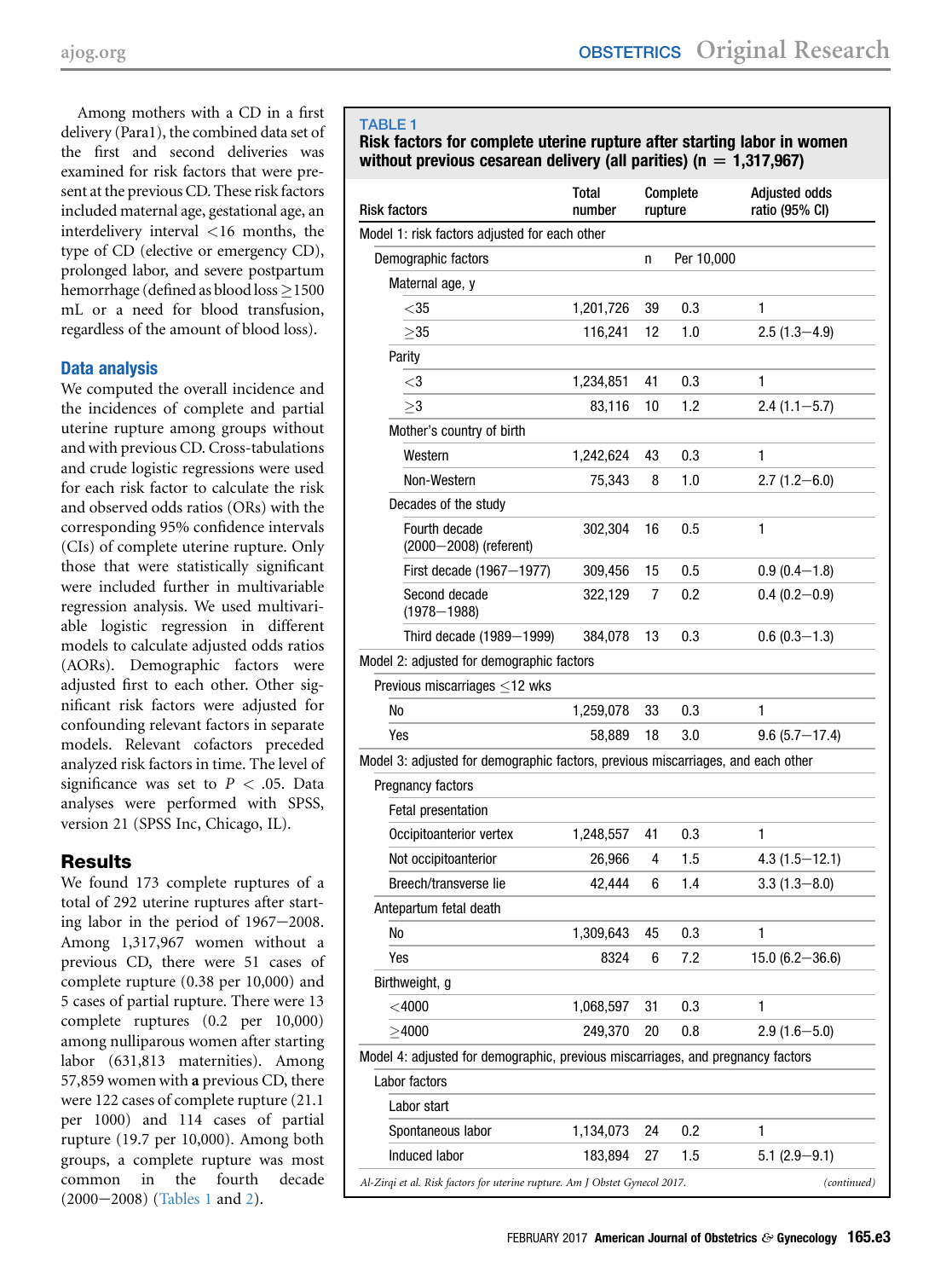Among women without a previous CD [\(Table 1\)](#page-2-0), the absolute number of complete ruptures was very low, even in the presence of risk factors. The highest odds ratios were associated with sequential induction with prostaglandins and oxytocin (AOR, 48.0), followed by breech extraction (AOR, 42.6), labor augmentation with oxytocin (AOR, 22.5), antepartum fetal death (AOR, 15.0), and previous first-trimester miscarriages (AOR, 9.6). Other risk factors included maternal age  $\geq$ 35 years,  $parity \geq 3$ , malposition/malpresentation, birthweight  $\geq$ 4000 g, and non-Western maternal origin.

Among women with a previous CD [\(Table 2\)](#page-4-0), the highest odds ratio was associated with sequential induction with prostaglandins and oxytocin, which increased the risk 16-fold; the rate of rupture was close to 4% (388.1 per 10,000). The risk of a complete rupture was twice as high with a prostaglandin induction as with spontaneous labor, and a similar risk was incurred by oxytocin induction. Amniotomy and other mechanical induction methods showed the weakest associations with uterine rupture. Other risk factors significantly increased the rupture risk by around 4- to 6-fold, including antepartum fetal death, previous firsttrimester miscarriage, labor augmentation with oxytocin, and manual removal of placenta. The risk of rupture was only slightly increased by fetuses  $\geq 4000$  g, gestational age  $\geq 41$  weeks, and a non-Western maternal origin.

Among patients with a complete rupture with a history of miscarriage, the medical records showed that most miscarriages occurred in the 1970s, 1980s, and early 1990s. Curettage was the treatment of choice in that period, but the records did not mention perforations.

The calculated rates of rupture after miscarriages in the fourth decade (2000-2008) were considerably lower than those in earlier decades. The AORs for complete rupture because of miscarriages in the fourth decade were 3.4  $(95\% \text{ CI}, 1.2-9.2)$  among women without a previous CD and  $1.5$  (95% CI, 0.9-2.4) among those with a previous CD. The 18 ruptures identified among those without a

## TABLE<sub>1</sub>

Risk factors for complete uterine rupture after starting labor in women without previous cesarean delivery (all parities) ( $n = 1,317,967$ ) (continued)

| <b>Risk factors</b>                                                                                                                                                                           | <b>Total</b><br>number | Complete<br>rupture |      | <b>Adjusted odds</b><br>ratio (95% CI) |  |
|-----------------------------------------------------------------------------------------------------------------------------------------------------------------------------------------------|------------------------|---------------------|------|----------------------------------------|--|
| Model 5: adjusted for demographic factors, previous miscarriages, and pregnancy factors                                                                                                       |                        |                     |      |                                        |  |
| Induction methods                                                                                                                                                                             |                        |                     |      |                                        |  |
| Spontaneous labor                                                                                                                                                                             | 1,134,073              | 24                  | 0.2  | 1                                      |  |
| Prostaglandins                                                                                                                                                                                | 32,286                 | 7                   | 2.2  | $4.5(1.8 - 10.9)$                      |  |
| Oxytocin                                                                                                                                                                                      | 85,686                 | 12                  | 1.4  | $6.5(3.2 - 13.4)$                      |  |
| Amniotomy alone                                                                                                                                                                               | 14,244                 | 0                   | 0.0  | Not applicable                         |  |
| Others <sup>a</sup>                                                                                                                                                                           | 47,879                 | 0                   | 0.0  | Not applicable                         |  |
| Sequential<br>(prostaglandins and oxytocin)                                                                                                                                                   | 3799                   | 8                   | 21.1 | 48.0 (20.5-112.3)                      |  |
| Model 6: adjusted for demographic factors, previous miscarriages, pregnancy factors, and<br>labor start                                                                                       |                        |                     |      |                                        |  |
| Augmentation of labor                                                                                                                                                                         |                        |                     |      |                                        |  |
| No oxytocin use                                                                                                                                                                               | 1,116,643              | 11                  | 0.1  | 1                                      |  |
| Oxytocin use                                                                                                                                                                                  | 201,324                | 40                  | 2.0  | $22.5(10.9 - 41.2)$                    |  |
| Model 7: adjusted for demographic, pregnancy factors, previous miscarriages, labor start, and<br>auamentation                                                                                 |                        |                     |      |                                        |  |
| <b>Breech extraction</b>                                                                                                                                                                      |                        |                     |      |                                        |  |
| No                                                                                                                                                                                            | 1,316,516              | 45                  | 0.3  | 1                                      |  |
| Yes                                                                                                                                                                                           | 1451                   | 6                   | 41.4 | 42.6 (14.3-126.6)                      |  |
| CI, confidence interval.<br>a Stripping of membranes, transcervical balloon catheter, and unspecified methods.<br>Al-Zirqi et al. Risk factors for uterine rupture. Am J Obstet Gynecol 2017. |                        |                     |      |                                        |  |

previous CD and with a history of miscarriages included 5 para0, 4 para1, 5 para2, 2 para3, 1 para4, and 1 para5.

The case records of ruptures after antepartum fetal deaths showed that labor was managed aggressively, with excessive use of induction, oxytocin augmentation, and rough manipulative procedures such as internal podalic version or fundal pressure. Eight of 9 were induced, and 1 ended with hysterectomy.

Several factors that were present at a previous CD increased the risk of complete uterine rupture after starting labor in the next pregnancy [\(Table 3\)](#page-6-0). These factors included the presence of severe postpartum hemorrhage, maternal age  $\geq$ 35 years, and an interdelivery interval <16 months. The risk of complete rupture was not increased by a CD that was indicated because of a prolonged

labor or by a CD performed at a preterm gestational age. The risk of rupture was lower in patients with a previous emergency CD compared with those with a previous elective CD, but the difference was not statistically significant.

## Comment

This study estimated the incidences of complete uterine rupture after starting labor among women with and without a previous CD in Norway during 1967-2008. The highest incidence of complete rupture occurred in the last decade of the study  $(2000-2008)$ . One of the main findings was that sequential induction with prostaglandins and oxytocin showed the highest odds ratio for complete uterine ruptures in women with or without a previous CD. Other significant risk factors in both groups of women included labor augmentation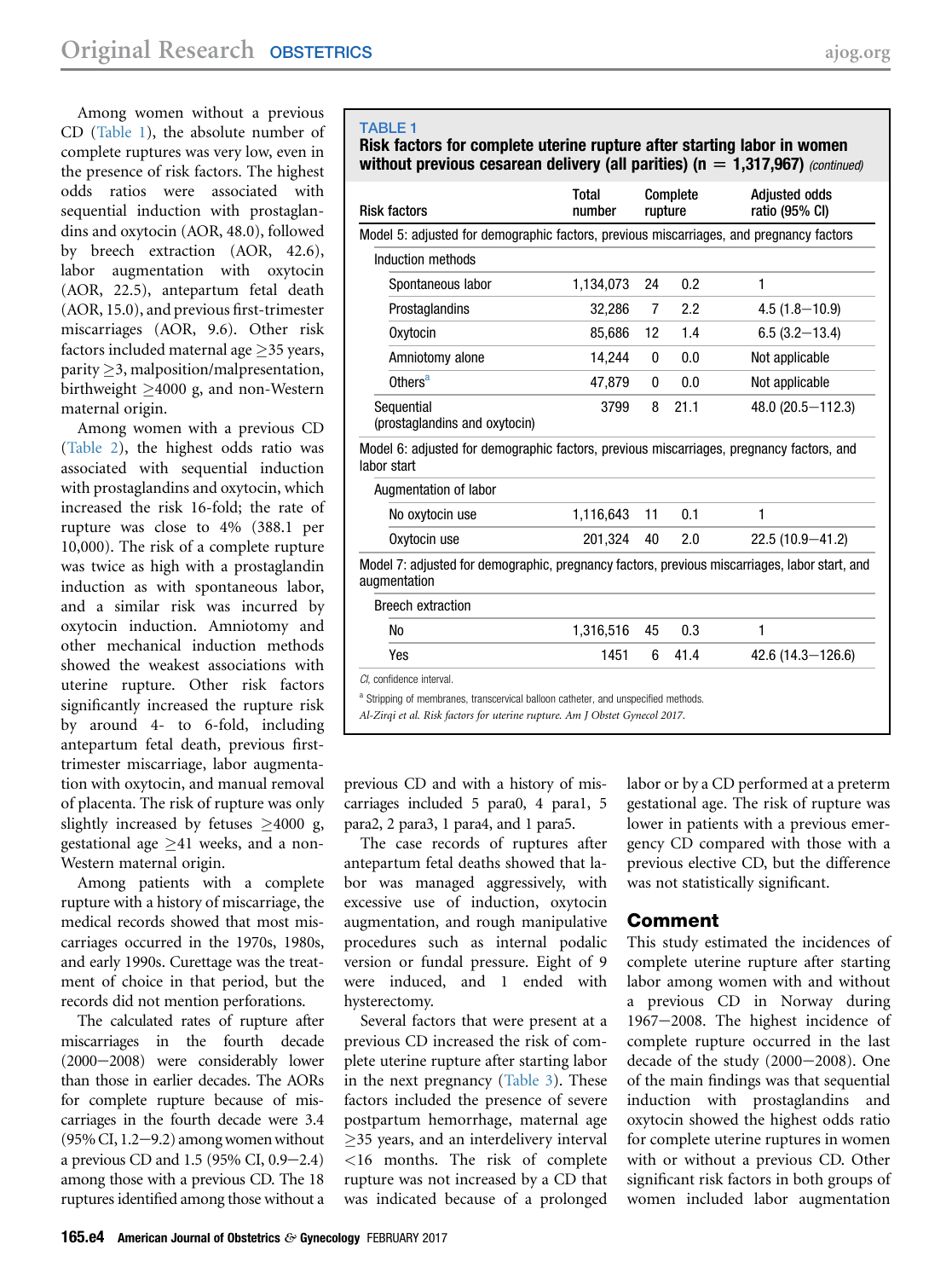<span id="page-4-0"></span>with oxytocin, antepartum fetal death, and previous miscarriage.

The strengths of this study lie in studying a rare complication in somewhat more than half the pregnant population in Norway over the past 40 years. The recruited units represented all unit sizes and geographic regions; thus, we believe that they are representative of all units in Norway. Moreover, the odds ratios for uterine rupture were approximately the same when we did an additional analysis including all 48 units (data not shown). Therefore, we do not believe that the inclusion of the 27 nonparticipating units would have affected our results.

Some risk factors might have been incorrectly registered in the MRBN; however, these misclassifications would be nondifferential; thus, they would tend to underestimate, rather than overestimate, the effects. In most previous studies, uterine ruptures were not classified because the ICD, 10th revision, international coding did not differentiate between partial and complete ruptures. This lack of classification may have resulted in incorrect or inaccurate associations. In addition, most studies were small. In Norway, we had the opportunity to study this rare complication with registry data, which followed up a large sample over a long time period. Rupture cases were validated against information in medical records; consequently, real cases of complete rupture could be reli-ably identified.<sup>[5](#page-6-0)</sup>

One limitation is that sample size in some subgroups such as breech extraction and sequential induction in intact uteri may be not sufficient to rule out a type II error, especially because uterine rupture is a very rare outcome. Because this study examined uterine rupture through several decades, one should take into consideration the changes in obstetric practice over time. The case records showed more aggressive manipulative vaginal deliveries in the first decade; hence, we have adjusted for the decades.

Among women without a previous CD, the rate was 0.38 per 10,000, which was lower than the 1.3 per 10,000 reported in the industrial world.<sup>[9](#page-6-0)</sup>

### TABLE 2

Risk factors for complete uterine rupture after starting labor in women with previous cesarean delivery (parity  $\ge$ 1) (n = 57,859)

| <b>Total</b><br>number |                                                                                            |                                                                             | <b>Adjusted odds</b><br>ratio (95% CI)                                                                      |
|------------------------|--------------------------------------------------------------------------------------------|-----------------------------------------------------------------------------|-------------------------------------------------------------------------------------------------------------|
|                        |                                                                                            |                                                                             |                                                                                                             |
|                        | n                                                                                          | Per 10,000                                                                  |                                                                                                             |
|                        |                                                                                            |                                                                             |                                                                                                             |
| 48,001                 | 93                                                                                         | 19.4                                                                        | 1                                                                                                           |
| 9858                   | 29                                                                                         | 29.4                                                                        | $1.3(0.8-1.9)$                                                                                              |
|                        |                                                                                            |                                                                             |                                                                                                             |
| 50,918                 | 108                                                                                        | 21.2                                                                        | 1                                                                                                           |
| 6941                   | 14                                                                                         | 20.2                                                                        | $0.8(0.4-1.4)$                                                                                              |
|                        |                                                                                            |                                                                             |                                                                                                             |
| 53,133                 | 102                                                                                        | 19.2                                                                        | 1                                                                                                           |
| 4726                   | 20                                                                                         | 42.3                                                                        | $1.8(1.1 - 2.8)$                                                                                            |
|                        |                                                                                            |                                                                             |                                                                                                             |
| 18,615                 | 78                                                                                         | 41.9                                                                        | 1                                                                                                           |
| 3220                   | 10                                                                                         | 31.0                                                                        | $0.7(0.4 - 1.4)$                                                                                            |
| 13,623                 | 7                                                                                          | 05.1                                                                        | $0.1(0.05-0.2)$                                                                                             |
| 22,401                 | 27                                                                                         | 12.0                                                                        | $0.3(0.2 - 0.4)$                                                                                            |
|                        |                                                                                            |                                                                             |                                                                                                             |
|                        |                                                                                            |                                                                             |                                                                                                             |
| 52,796                 | 82                                                                                         | 15.5                                                                        | 1                                                                                                           |
| 5,063                  | 40                                                                                         | 79.0                                                                        | $5.0(3.4 - 7.3)$                                                                                            |
|                        |                                                                                            |                                                                             |                                                                                                             |
|                        |                                                                                            |                                                                             |                                                                                                             |
|                        |                                                                                            |                                                                             |                                                                                                             |
| 36,505                 | 68                                                                                         | 18.6                                                                        | 1                                                                                                           |
| 16,281                 | 46                                                                                         | 28.3                                                                        | $1.6(1.1-2.3)$                                                                                              |
| 5073                   | 8                                                                                          | 15.8                                                                        | $0.8(0.4-1.3)$                                                                                              |
|                        |                                                                                            |                                                                             |                                                                                                             |
| 57,235                 | 119                                                                                        | 20.8                                                                        | 1                                                                                                           |
| 502                    | 3                                                                                          | 59.8                                                                        | $4.0(1.1 - 14.2)$                                                                                           |
|                        |                                                                                            |                                                                             |                                                                                                             |
| 45,382                 | 77                                                                                         | 17.1                                                                        | 1                                                                                                           |
| 12,477                 | 45                                                                                         | 36.1                                                                        | $2.1(1.5-3.1)$                                                                                              |
|                        |                                                                                            |                                                                             | (continued)                                                                                                 |
|                        | Model 1: risk factors adjusted for each other<br>Model 2: adjusted for demographic factors | Al-Zirqi et al. Risk factors for uterine rupture. Am J Obstet Gynecol 2017. | Complete<br>rupture<br>Model 3: adjusted for demographic factors, previous miscarriages, and for each other |

Similarly, among women with a previous CD, the rate was slightly lower than the incidence previously reported (39.00 per  $10,000$ .<sup>10</sup> Our relatively lower incidence rates may be explained by our inclusion of only complete ruptures and

the long study period. The rupture rate was as high in the first decade as in the fourth decade. The high rupture rate in the former might be due to a higher percentage of classical uterine incision and more aggressive manipulative and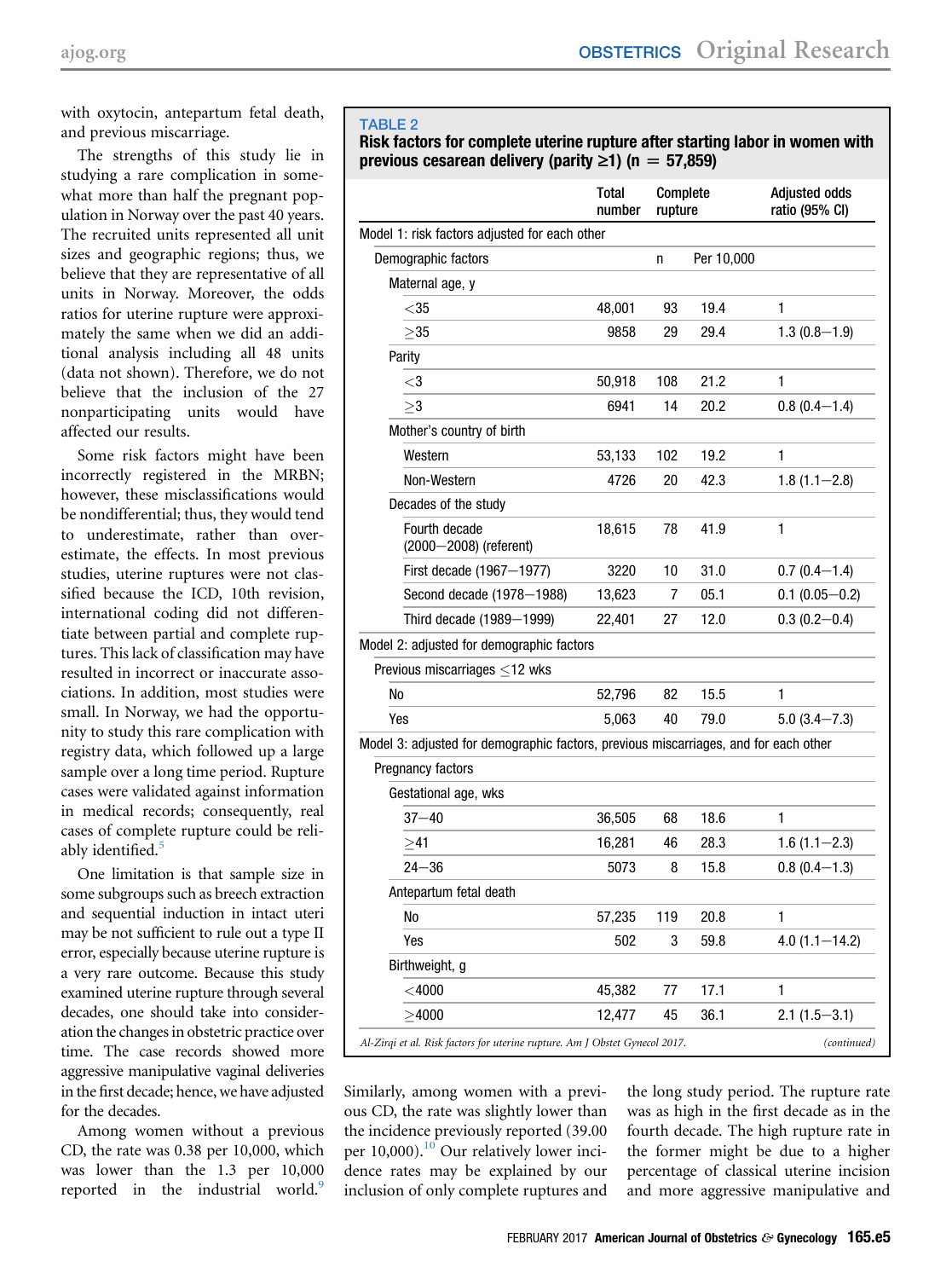operative vaginal deliveries. We showed previously<sup>[3](#page-6-0)</sup> that the increasing rupture rate in the fourth decade may be related to an increased use of sequential induction, increasing augmentation with oxytocin, and increasing percentages of older mothers and immigrants from non-Western origin.

We demonstrated that sequential induction carried a substantial risk for complete rupture in women with and without a previous CD. Previous studies have shown the importance of sequential induction in the former group<sup>11</sup> but not in the latter. Studies on the risk of uterine rupture in unscarred uteri were mostly case reports.  $9,12,13$  The sample size of those having sequential induction among unscarred uteri in our study was small, resulting in a wide confidence interval. However, this finding may be of importance in countries with a higher percentage of multiparous women with unscarred uteri who are at increased risk for rupture.<sup>[9](#page-6-0)</sup>

Consistent with several studies, mechanical induction carried the lowest risk of uterine rupture compared with prostaglandins or oxytocin.[4,14](#page-6-0) Mechanical methods have recently been used as a first option for induction in scarred uteri in Norway. However, in clinical practice mechanical methods are rarely used alone, and most probably prostaglandins or oxytocin would be required. Hence, further studies are needed to explore the risk of rupture related to the dose and duration of prostaglandins or oxytocin administered.

Consistent with previous studies, labor augmentation with oxytocin carried a high risk of a complete rupture.<sup>15</sup> However, we lacked specific data regarding the maximum dose of oxytocin and its duration. Cahill et  $al^{16}$  $al^{16}$  $al^{16}$ noted a dose-response effect with an increasing risk of rupture with a maximum higher dose of oxytocin. Their results estimated the attributable risk of a uterine rupture to be 2.9% for maximum oxytocin dose ranges above 20 mU/min. A future nested case control study using our data is needed to determine whether we get similar results.

We found that a previous miscarriage had a significant effect on uterine rupture. The only similar published

# TABLE 2

Risk factors for complete uterine rupture after starting labor in women with previous cesarean delivery (parity  $\geq 1$ ) (n = 57,859) (continued)

|                                                                                                                       | <b>Total</b><br>number | Complete<br>rupture |       | <b>Adjusted odds</b><br>ratio (95% CI) |
|-----------------------------------------------------------------------------------------------------------------------|------------------------|---------------------|-------|----------------------------------------|
| Model 4: adjusted for demographic factors, previous miscarriages, and pregnancy factors                               |                        |                     |       |                                        |
| Labor factors                                                                                                         |                        |                     |       |                                        |
| Labor start                                                                                                           |                        |                     |       |                                        |
| Spontaneous labor                                                                                                     | 45,834                 | 76                  | 16.7  | 1                                      |
| Induced labor                                                                                                         | 12,025                 | 46                  | 38.3  | $2.3(1.6 - 3.3)$                       |
| Model 5: adjusted for demographic factors, previous miscarriages, and pregnancy factors                               |                        |                     |       |                                        |
| Induction methods                                                                                                     |                        |                     |       |                                        |
| Spontaneous labor                                                                                                     | 45,834                 | 76                  | 16.6  | $\mathbf{1}$                           |
| Prostaglandins                                                                                                        | 3504                   | 19                  | 54.2  | $2.5(1.5-4.2)$                         |
| Oxytocin                                                                                                              | 2727                   | 12                  | 44.0  | $2.8(1.5 - 5.2)$                       |
| Amniotomy alone                                                                                                       | 767                    | 0                   | 0.0   | Not applicable                         |
| Others <sup>a</sup>                                                                                                   | 5142                   | 2                   | 4.0   | $0.4(0.09 - 1.5)$                      |
| Sequential (prostaglandins<br>and oxytocin)                                                                           | 335                    | 13                  | 388.1 | $16.1 (8.6 - 29.9)$                    |
| Model 6: adjusted for demographic factors, previous miscarriages, pregnancy factors, and<br>labor start               |                        |                     |       |                                        |
| Augmentation of labor                                                                                                 |                        |                     |       |                                        |
| No oxytocin use                                                                                                       | 40,551                 | 37                  | 9.1   | $\mathbf{1}$                           |
| Oxytocin use                                                                                                          | 17,308                 | 85                  | 49.1  | 4.4 $(2.9 - 6.6)$                      |
| Model 7: adjusted for demographic factors, pregnancy factors, previous miscarriages, labor<br>start, and augmentation |                        |                     |       |                                        |
| Manual removal of placenta <sup>b</sup>                                                                               |                        |                     |       |                                        |
| <b>No</b>                                                                                                             | 39,279                 | 21                  | 5.3   | 1                                      |
| Yes                                                                                                                   | 635                    | 3                   | 47.2  | $5.9(1.6 - 20.6)$                      |
| Cl. confidence interval.                                                                                              |                        |                     |       |                                        |

CI, confidence interval.

<sup>a</sup> Stripping of membranes, transcervical balloon catheter, and unspecified methods; <sup>b</sup> Only in those delivered vaginally. Al-Zirqi et al. Risk factors for uterine rupture. Am J Obstet Gynecol 2017.

studies were case reports that described ruptures in women with intact uteri after a previous perforation caused by curettage. $12,17,18$  We could not determine whether the miscarriage had weakened the uterine wall or whether the effect might have been related to using surgical or medical termination of pregnancy because the MBRN did not contain sufficient information about the treatment of miscarriages. However, the medical records of rupture cases showed that the majority of miscarriages occurred in the early decades, when curettage dominated; the rate of rupture after a miscarriage was lowest in the fourth

decade. This might be due to an increasing use of medical termination or to better miscarriage reporting, which provided a larger denominator in later calculations. If we remove those with previous miscarriages in nonscarred uteri, the rate of rupture decreases from 0.38 to 0.26 per 10,000. This indicates that weakening the uterine wall by potential curettage may contribute significantly in increasing rupture risk.

One previous study<sup>[19](#page-7-0)</sup> showed the obstetric outcome in 209 mothers with a previous CD and antepartum fetal death; they found a rupture rate of 2.4%, and none of these required hysterectomy.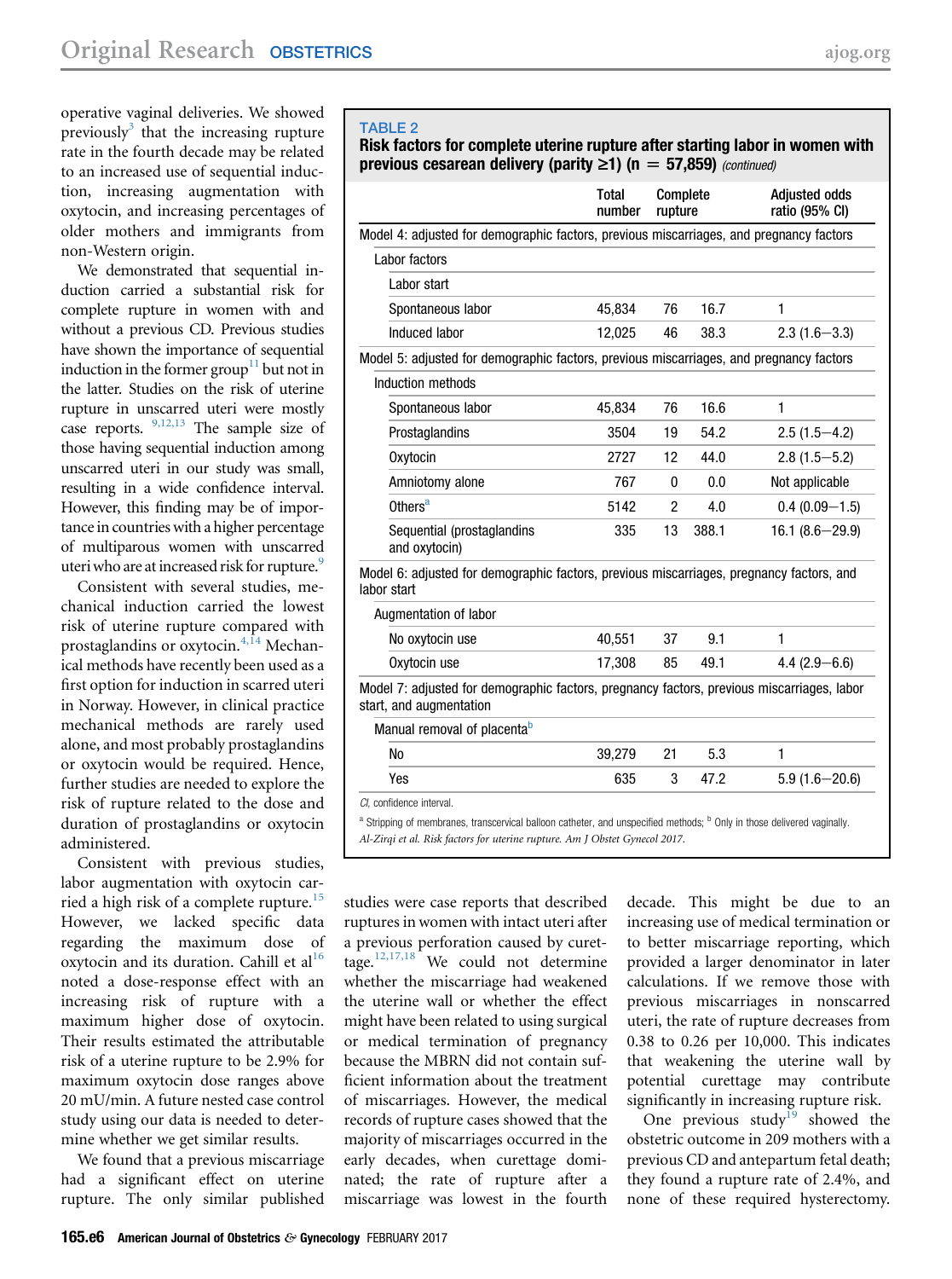## <span id="page-6-0"></span>TABLE 3

Risk of complete uterine rupture after starting labor in the second pregnancy, based on factors present during a previous cesarean delivery (parity  $= 1$ ) (n  $= 34,550$  mothers)

| <b>Risk factor during</b><br>previous CD | <b>Total number</b> | Complete<br>rupture |            | <b>Adjusted odds</b><br>ratio (95% CI) |
|------------------------------------------|---------------------|---------------------|------------|----------------------------------------|
|                                          |                     | n                   | Per 10,000 |                                        |
| Maternal age $\geq$ 35, y                |                     |                     |            |                                        |
| <b>No</b>                                | 33,312              | 67                  | 20.1       | 1                                      |
| Yes                                      | 1238                | 9                   | 72.7       | $2.9(1.4 - 5.9)$                       |
| Gestational age, wks                     |                     |                     |            |                                        |
| $37 - 40$                                | 17,959              | 37                  | 20.6       | 1                                      |
| >41                                      | 11,715              | 26                  | 22.2       | 1.1 $(0.7-1.8)^a$                      |
| $24 - 36$                                | 4876                | 13                  | 26.6       | 1.3 $(0.6-2.3)^a$                      |
| Interdelivery interval $<$ 16 mo         |                     |                     |            |                                        |
| <b>No</b>                                | 33,374              | 70                  | 21.0       | 1                                      |
| Yes                                      | 1176                | 6                   | 51.0       | 2.3 $(1.1-5.4)^a$                      |
| Type of previous CD                      |                     |                     |            |                                        |
| Elective                                 | 30,524              | 63                  | 32.3       | $\mathbf{1}$                           |
| Emergency                                | 4026                | 13                  | 20.6       | $0.9(0.5-1.7)^a$                       |
| Prolonged labor                          |                     |                     |            |                                        |
| <b>No</b>                                | 20,180              | 42                  | 20.8       | $\mathbf{1}$                           |
| Yes                                      | 14,370              | 34                  | 23.7       | 1.2 $(0.7-1.8)^a$                      |
| Severe postpartum hemorrhage             |                     |                     |            |                                        |
| <b>No</b>                                | 34,216              | 70                  | 20.5       | $\mathbf{1}$                           |
| Yes                                      | 334                 | 6                   | 179.6      | 5.6 $(2.4-13.2)^a$                     |
| CD coorpoon delivery                     |                     |                     |            |                                        |

CD, cesarean delivery.

<sup>a</sup> Adjusted for maternal age at first cesarean delivery and the study decade of the current pregnancy.

Al-Zirqi et al. Risk factors for uterine rupture. Am J Obstet Gynecol 2017.

This rate is still higher than ours of 0.6%, although we had one resulting in hysterectomy. One does understand that it is better to avoid a repeat CD when the fetus is unviable, but one should have extra vigilance when managing such labors, even among unscarred uteri.

Risk factors such as severe postpartum hemorrhage at a previous CD and a short interdelivery interval should be taken into account when counseling about the mode of delivery because they contribute to a weakened scar.<sup>[20-22](#page-7-0)</sup> The finding that a previous prolonged labor and a previous emergency CD were not risk factors might be due to the high degree of vigilance used in the management of these groups.

In conclusion, the risk for complete uterine rupture increases with sequential

labor induction with prostaglandins and oxytocin and with oxytocin use during labor. There is a need for future studies estimating the risk of rupture related to dosages and duration of prostaglandins and oxytocin used. Mothers with unavoidable risk factors should be monitored vigilantly during labor.

#### Acknowledgment

We acknowledge the South-East Health Region for funding this study.

#### References

1. Ofi[r K, Sheiner E, Levy A, Katz M, Mazor M.](http://refhub.elsevier.com/S0002-9378(16)30912-7/sref1) [Uterine rupture: risk factors and pregnancy](http://refhub.elsevier.com/S0002-9378(16)30912-7/sref1) [outcome. Am J Obstet Gynecol 2003;189:1042-6](http://refhub.elsevier.com/S0002-9378(16)30912-7/sref1). 2. [Smith JG, Mertz HL, Merrill DC. Identifying risk](http://refhub.elsevier.com/S0002-9378(16)30912-7/sref2) [factors for uterine rupture. Clin Perinatol](http://refhub.elsevier.com/S0002-9378(16)30912-7/sref2) [2008;35:85-99](http://refhub.elsevier.com/S0002-9378(16)30912-7/sref2).

3. [Al-Zirqi I, Stray-Pedersen B, Forsén L,](http://refhub.elsevier.com/S0002-9378(16)30912-7/sref3) [Daltveit AK, Vangen S. Uterine rupture: trends](http://refhub.elsevier.com/S0002-9378(16)30912-7/sref3) [over 40 years. BJOG 2016;123:780-7](http://refhub.elsevier.com/S0002-9378(16)30912-7/sref3).

4. [Al-Zirqi I, Stray-Pedersen B, Forsén L,](http://refhub.elsevier.com/S0002-9378(16)30912-7/sref4) [Vangen S. Uterine rupture after previous](http://refhub.elsevier.com/S0002-9378(16)30912-7/sref4) [caesarean section. BJOG 2010;117:809-20](http://refhub.elsevier.com/S0002-9378(16)30912-7/sref4).

5. Al-Zirgi I, Stray-Pedersen B, Forsén L, [Daltveit AK, Vangen S. The NUR Group.](http://refhub.elsevier.com/S0002-9378(16)30912-7/sref5) [Validation study of uterine rupture registra](http://refhub.elsevier.com/S0002-9378(16)30912-7/sref5)[tion in the Medical Birth Registry of Norway.](http://refhub.elsevier.com/S0002-9378(16)30912-7/sref5) [Acta Obstet Gynecol Scand 2013;92:](http://refhub.elsevier.com/S0002-9378(16)30912-7/sref5) [1086-93.](http://refhub.elsevier.com/S0002-9378(16)30912-7/sref5)

6. [Directorate of Health and Social Services. The](http://refhub.elsevier.com/S0002-9378(16)30912-7/sref6) [International statistical classi](http://refhub.elsevier.com/S0002-9378(16)30912-7/sref6)fication of diseases [and related health problems, ICD-10, 10th revi](http://refhub.elsevier.com/S0002-9378(16)30912-7/sref6)[sion. Norwegian edition. Used with permission](http://refhub.elsevier.com/S0002-9378(16)30912-7/sref6) [from the World Health Organization. Oslo](http://refhub.elsevier.com/S0002-9378(16)30912-7/sref6) [\(Norway\): Directorate of Health and Social](http://refhub.elsevier.com/S0002-9378(16)30912-7/sref6) [Services; 2005.](http://refhub.elsevier.com/S0002-9378(16)30912-7/sref6)

7. International classification of diseases, ICD-8, 8th revision (1965), 2007. Available at: [www.](http://www.wolfbane.comicd/icd8h.html) [wolfbane.comicd/icd8h.html](http://www.wolfbane.comicd/icd8h.html). Accessed Feb. 24, 2014.

8. International Classification of Diseases, ICD-9, 9th revision (1979), 2007. Available at: [www.en.wikepedia.org/wik/List\\_of\\_ICD-](http://www.en.wikepedia.org/wik/List_of_ICD-9_codes)[9\\_codes](http://www.en.wikepedia.org/wik/List_of_ICD-9_codes). Accessed Feb. 24, 2014.

9. [Miller DA, Goodwin TM, Gherman RB,](http://refhub.elsevier.com/S0002-9378(16)30912-7/sref9) [Paul RH. Intrapartum rupture of the unscarred](http://refhub.elsevier.com/S0002-9378(16)30912-7/sref9) [uterus. Obstet Gynecol 1997;89:671-3.](http://refhub.elsevier.com/S0002-9378(16)30912-7/sref9)

10. [Mozurkewich EL, Hutton EK. Elective](http://refhub.elsevier.com/S0002-9378(16)30912-7/sref10) [repeat cesarean delivery versus trial of labor:](http://refhub.elsevier.com/S0002-9378(16)30912-7/sref10) [a metanalysis of the literature from 1989 to](http://refhub.elsevier.com/S0002-9378(16)30912-7/sref10) [1999. Am J Obstet Gynecol 2000;183:](http://refhub.elsevier.com/S0002-9378(16)30912-7/sref10) [1187-9](http://refhub.elsevier.com/S0002-9378(16)30912-7/sref10).

11. [Macones GA, Peipert J, Nelson DB, et al.](http://refhub.elsevier.com/S0002-9378(16)30912-7/sref11) [Maternal complications with vaginal birth after](http://refhub.elsevier.com/S0002-9378(16)30912-7/sref11) [cesarean delivery: a multicenter study. Am J](http://refhub.elsevier.com/S0002-9378(16)30912-7/sref11) [Obstet Gynecol 2005;193:1656-62.](http://refhub.elsevier.com/S0002-9378(16)30912-7/sref11)

12. [Gibbens KJ, Weber T, Holmgren CM,](http://refhub.elsevier.com/S0002-9378(16)30912-7/sref12) [Porter TF, Varner MW, Manuck TA. Maternal and](http://refhub.elsevier.com/S0002-9378(16)30912-7/sref12) [fetal morbidity associated with uterine rupture of](http://refhub.elsevier.com/S0002-9378(16)30912-7/sref12) [the unscarred uterus. Am J Obstet Gynecol](http://refhub.elsevier.com/S0002-9378(16)30912-7/sref12) [2015;213:382.e1-6.](http://refhub.elsevier.com/S0002-9378(16)30912-7/sref12)

13. [Mazzone ME, Woolever J. Uterine rupture in](http://refhub.elsevier.com/S0002-9378(16)30912-7/sref13) [a patient with an unscarred uterus: a case study.](http://refhub.elsevier.com/S0002-9378(16)30912-7/sref13) [VMJ 2006;105:64-6.](http://refhub.elsevier.com/S0002-9378(16)30912-7/sref13)

14. [Bujold E, Blackwell SC, Gauthier RJ. Cervi](http://refhub.elsevier.com/S0002-9378(16)30912-7/sref14)[cal ripening with transcervical Foley catheter and](http://refhub.elsevier.com/S0002-9378(16)30912-7/sref14) [the risk of uterine rupture. Obstet Gynecol](http://refhub.elsevier.com/S0002-9378(16)30912-7/sref14) [2004;103:18-23](http://refhub.elsevier.com/S0002-9378(16)30912-7/sref14).

15. [Landon MB, Hauth JC, Levono KJ,](http://refhub.elsevier.com/S0002-9378(16)30912-7/sref15) [et al. Maternal and perinatal outcomes](http://refhub.elsevier.com/S0002-9378(16)30912-7/sref15) [associated with a trial of labor after prior](http://refhub.elsevier.com/S0002-9378(16)30912-7/sref15) [cesarean delivery. N Engl J Med 2004;351:](http://refhub.elsevier.com/S0002-9378(16)30912-7/sref15) [2581-9](http://refhub.elsevier.com/S0002-9378(16)30912-7/sref15).

16. [Cahill AG, Waterman BM, Stamilio DM, et al.](http://refhub.elsevier.com/S0002-9378(16)30912-7/sref16) [Higher maximum doses of oxytocin are associ](http://refhub.elsevier.com/S0002-9378(16)30912-7/sref16)[ated with an unacceptably high risk for uterine](http://refhub.elsevier.com/S0002-9378(16)30912-7/sref16) [rupture in patients attempting vaginal birth after](http://refhub.elsevier.com/S0002-9378(16)30912-7/sref16) [cesarean delivery. Am J Obstet Gynecol](http://refhub.elsevier.com/S0002-9378(16)30912-7/sref16) [2008;199:32.e1-5](http://refhub.elsevier.com/S0002-9378(16)30912-7/sref16).

17. [Sweeten KM, Graves WK, Athanassiou A.](http://refhub.elsevier.com/S0002-9378(16)30912-7/sref17) [Spontaneous rupture of the unscarred uterus.](http://refhub.elsevier.com/S0002-9378(16)30912-7/sref17) [Am J Obstet Gynecol 1995;172:1851-5](http://refhub.elsevier.com/S0002-9378(16)30912-7/sref17).

18. [Nkwabong E, Kouam L, Takang W. Spon](http://refhub.elsevier.com/S0002-9378(16)30912-7/sref18)[taneous uterine rupture during pregnancy: case](http://refhub.elsevier.com/S0002-9378(16)30912-7/sref18)